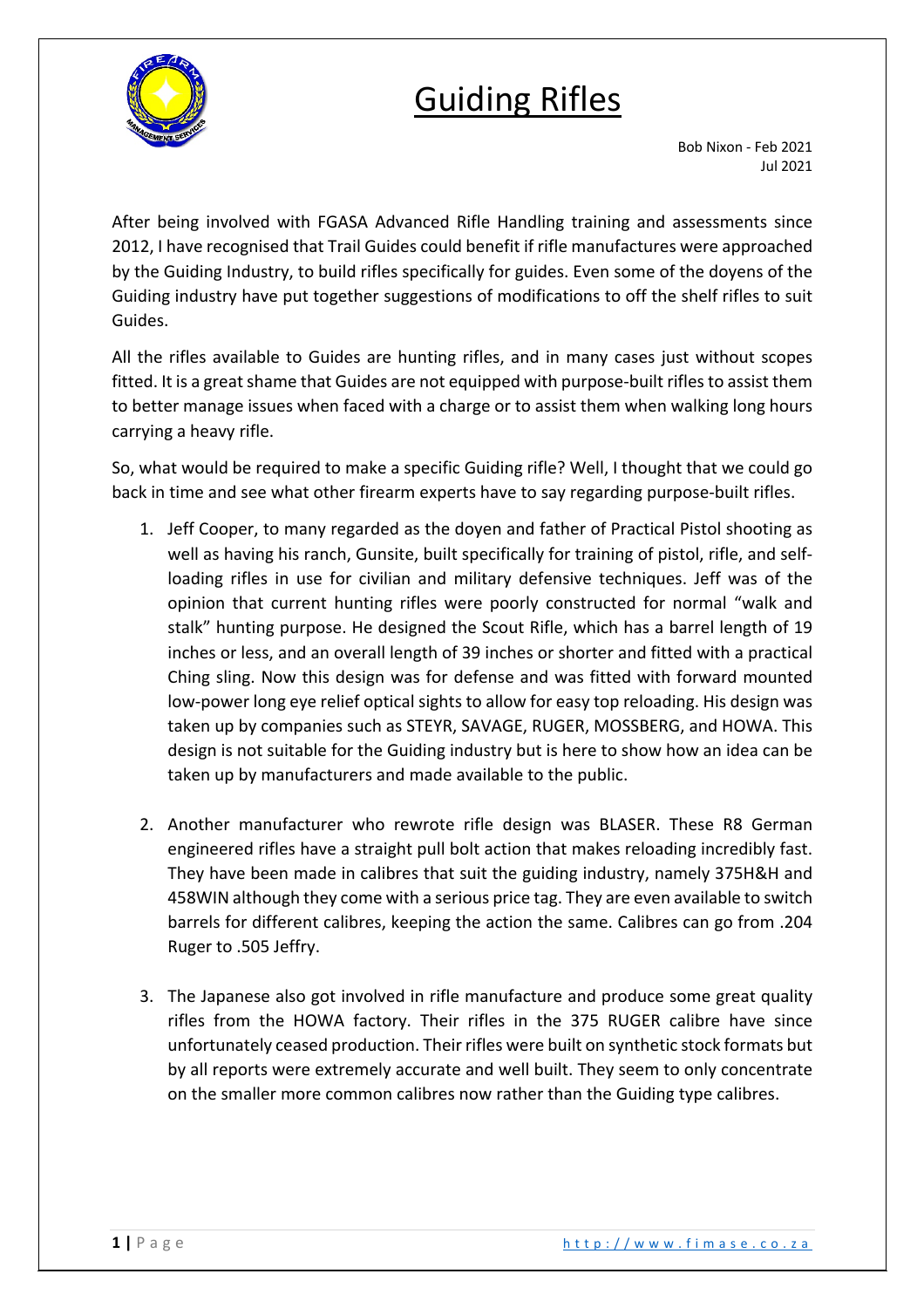- 4. A name that many FGASA Field Guides may know is Charlie Haley, of the Hayley's Hop (sic) fame. Charlie trained many Rhodesian field rangers and was particular about two items:
	- a. Shooting off sticks
	- b. Ghost ring sights

Well plainly Guides cannot carry shooting sticks, so we will leave that option off the table. Ghost ring sights are extremely quick to use as you look through the ghost ring as the rear sight and place the front sight onto the target. Interestingly BRNO rifles used to come out with ghost ring sights factory fitted and they could be recessed if the conventional express sights were to be used.





Ghost ring (popped up)

There are a variety of sight options on rifles but most of the conventional heavy calibre ones have the express sight option with leaves that can be raised for distances from 200 to 300 metres.



Other rifle manufacturers use styles of sights that vary greatly as the following shows.













U-Notch and Post

Square -Notch and Post (Partridge)

V-Notch and Post

(Express)

Ghost Ring

**2 |** Page http://www.fimase.co.za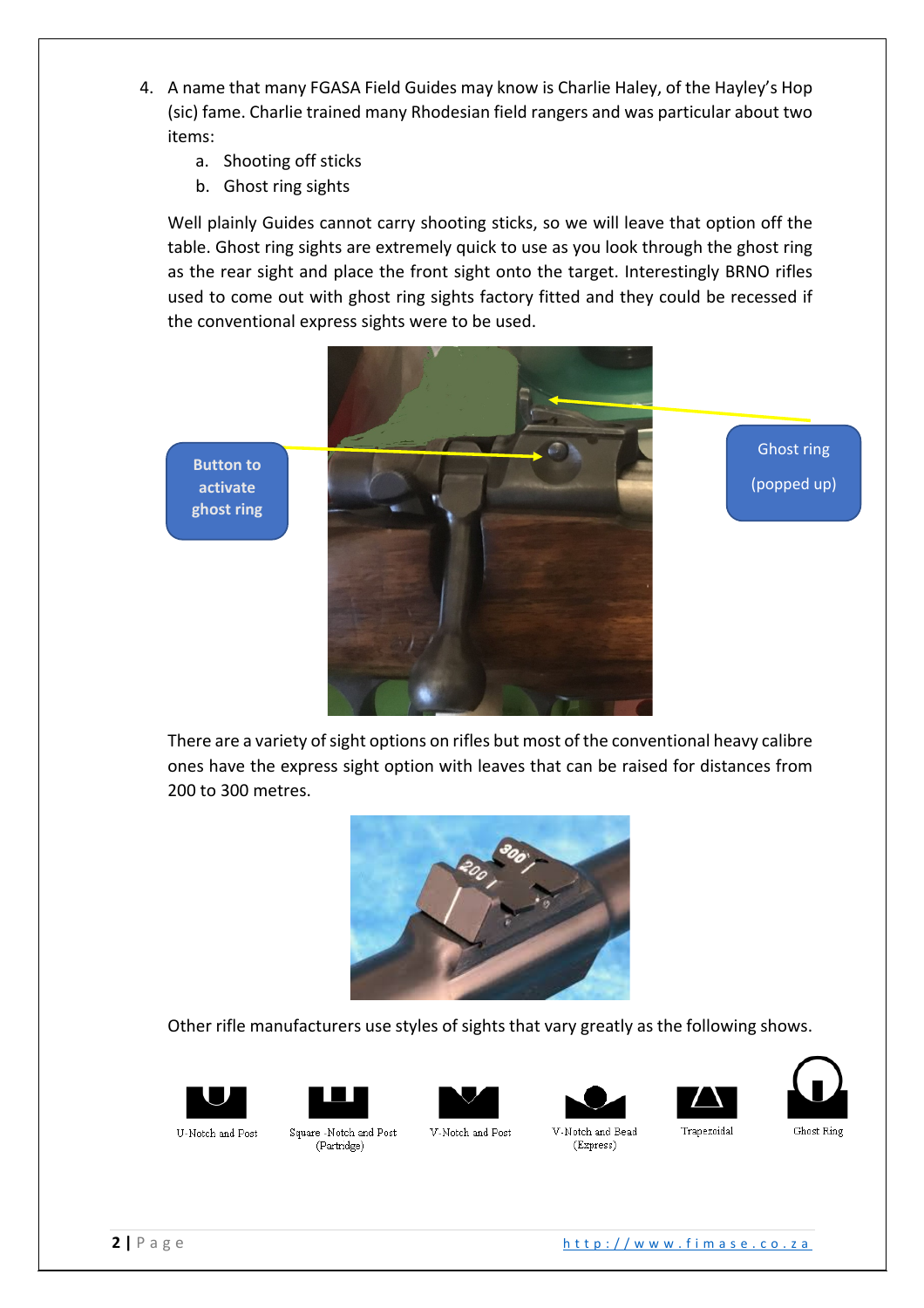- 5. A number of South African Trail Guides have also added their suggestions to rifle modifications namely Bruce Lawson, Adrian Louw and other larger than life names in the Guiding fraternity. Their suggestions have included:
	- a. Bolt handle modified
	- b. Cut down the safety catch
	- c. Weatherproof the metal work

So, we now have several options available on conventional hunting rifles as well as options from manufacturers and knowledgeable persons and can start analysing which options suit the Guiding industry.

**Action** – Well there doesn't seem to be too much dispute in this regard unless you are a double rifle fan. The favoured option is a bolt action. Just to ensure that the "double fans" are not put out, the reasons for choosing bolt action over double tubes is price!

**Magazine capacity** – The BRNO and CZ rifles have always had capacity for 5 rounds while RUGER and MAUSER actions can only hold three rounds. I am not aware of specific problems relating to magazine capacity being a problem when managing an animal situation but if you keep count, you can remember when a reload is required.

**Barrel length** – The standard barrel length for a CZ 550 is 600mm or 24 inches. This is a bit too long for a Guiding rifle so let's go with Jeff Coopers suggestion of shortening the barrel to around 21 inches (530mm).

**Weight** – A new CZ550 weighs in at over 3kg and has an awful lot of wood around the fore-end. This can be trimmed down to get an overall weight of under 3kg. The overall weight will also depend on the calibre as 458 barrels are a little heavier than 375 barrels.

**Stock** – This is a problem in South Africa as most rifles are imported from the USA and are configured for rifle scopes. This means that the comb has a rather large hump (Monte Carlo stock) which tends to climb into your cheek on firing. Many stocks also come with a cheek piece. A straight comb with no cheek piece is the answer for open sights and will also reduce overall weight.

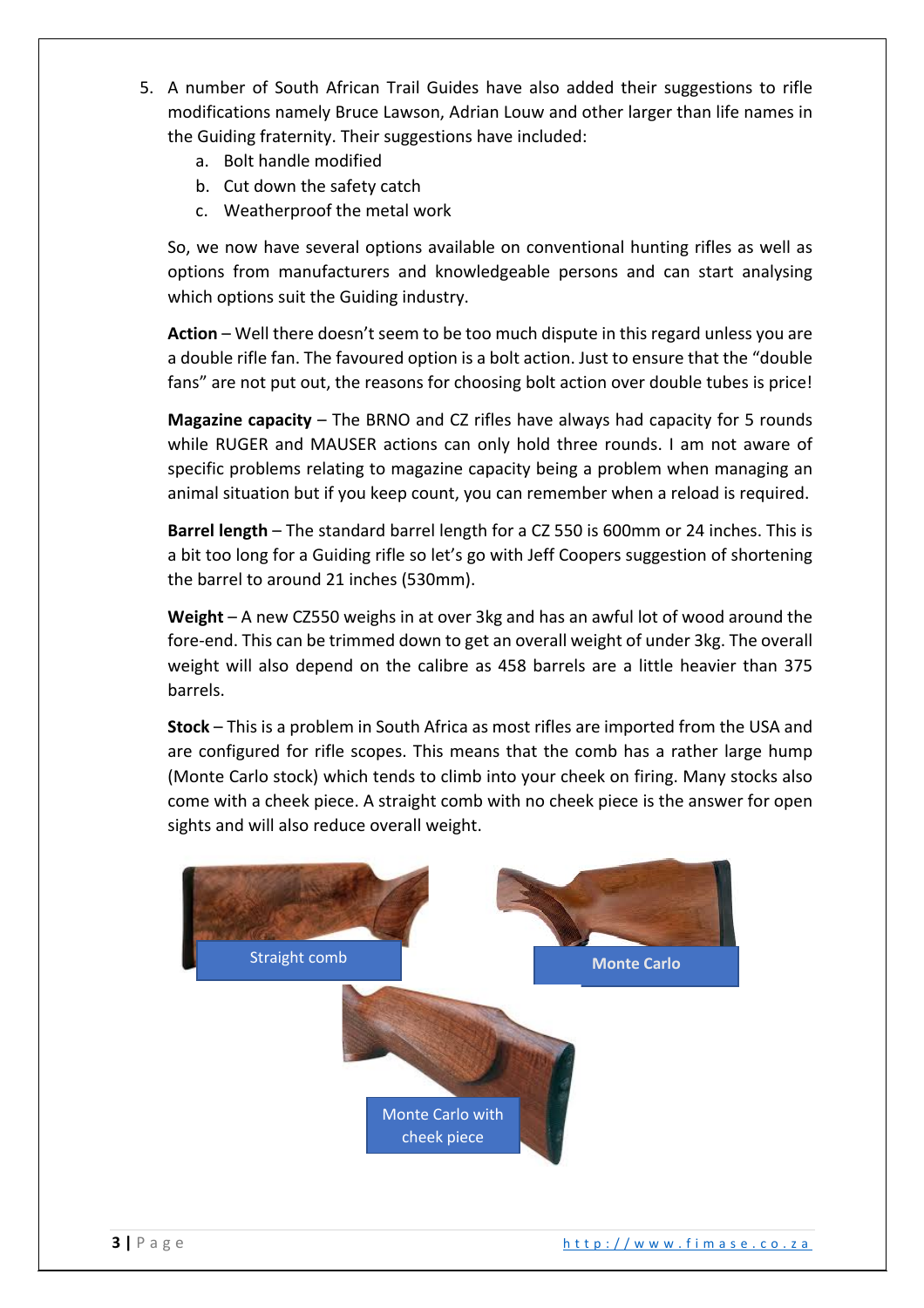Modification of a stock to remove Monte Carlo humps and cheek piece, can be done by a decent woodworker who understands rifle stocks. If you feel so inclined, then it can be done at home – be careful about removing too much wood. Little by little, mount the rifle each time more wood is removed until the sights line up correctly.

**Safety catch** – I would like to quote Jeff Cooper on this subject and include a portion of a letter he wrote to the Editor of African Hunter magazine back in 2004.

*"I cannot share your concern with the design of safety latches. If one observes Rule three and keeps his index finger where it belongs, he need not concern himself with buttons, switches and levers. I stopped bothering with safety switches many years ago, and I cannot see that it matters whether they work backwards or forwards."*

I too have long believed the safety catches on both BRNO and CZ rifles should be cut down to the point where there is absolutely no possibility of inadvertently putting it on. I feel that because of the rule of walking with the rifle in Stage two, that when a round is chambered and the necessity to fire is immediate, any further hesitation, such as switching the safety on "by mistake", could cause loss of life.





**Trigger** – The new CZ rifles come with a set trigger, this said, many of the current Guides are not aware of this option and they should stay ignorant of it too! A heavy calibre rifle with a set trigger actually set, is a disaster waiting to happen. Why CZ installed adjustable triggers after BRNO rifles proved their unfailing reliability, is a matter to discuss around a well-stocked campfire. So, the set trigger option must be disabled, and trigger weight set to about 1.5kg. Some pundits offer the following: "*A good place to start with trigger pull weight is one no more than half the weight of your rifle. If your field ready rifle weighs 8 pounds, then use 4 pounds as a maximum for your trigger pull weight.*"

**Bolt handle** – Well here we can take a leaf from BLASER. Their straight pull involves a bolt handle that is upturned.



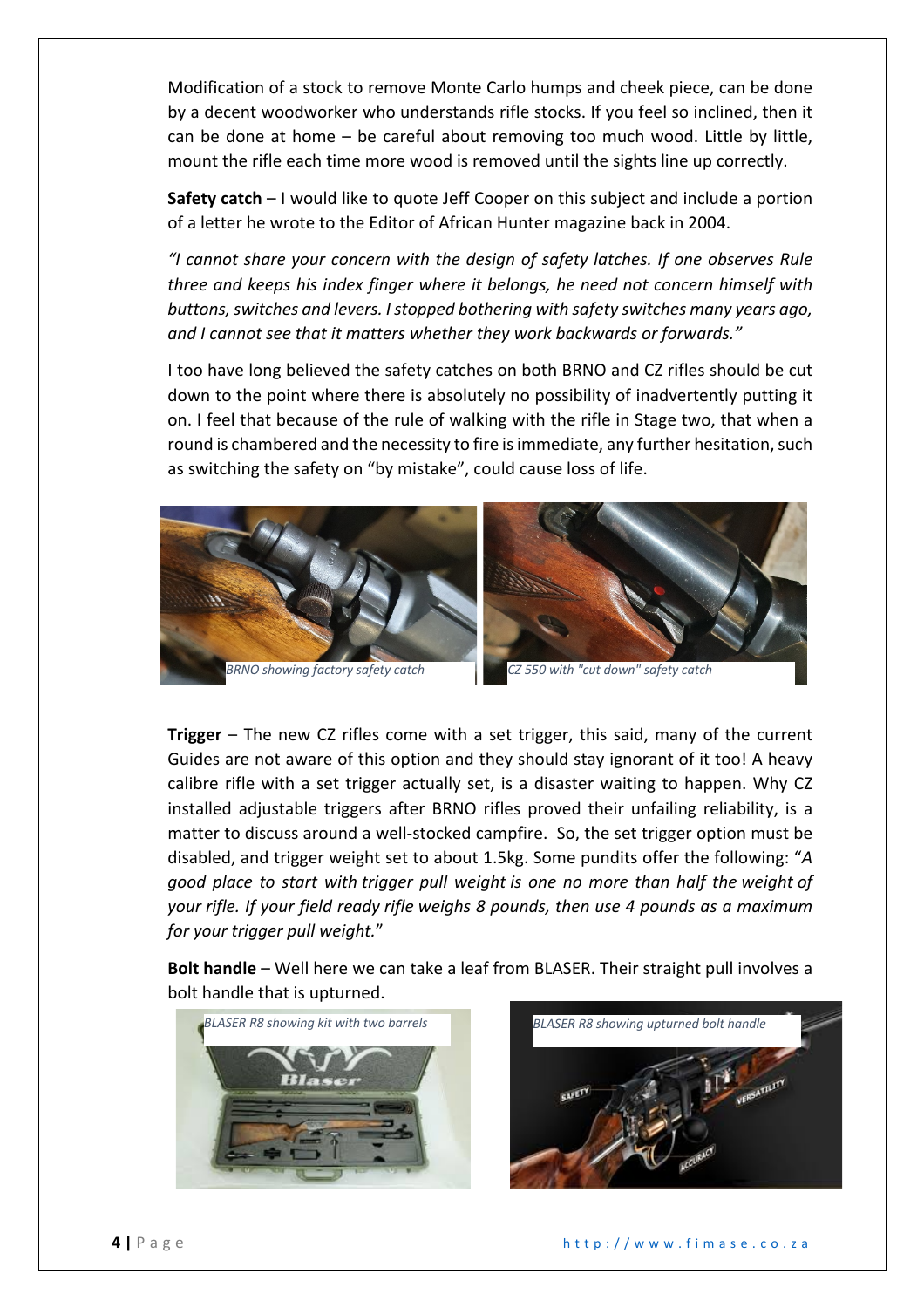This feature is easily managed by a competent gunsmith and requires the bolt handle to be heated and bent upwards to ensure that the open palm can easily and quickly fit under the handle to ensure smooth operation when working the action. CZ rifles have a hollow bolt knob and this can be filled in to stop the hand for being hurt by the sharpish edges of the bolt knob.

**Sights** – The tried and extensively installed Express sight option works well when used correctly. Perhaps the front flip-up leaves can be removed as they are an added and unused accessory. If an aftermarket option is to be installed, then the ghost ring sight must be an option that is looked at carefully. As Trails Guides, when the chips are down, there is no room for "finding your sights" it is something that is instinctively done and developed after hours and hours of practice. Using a tool such as a ghostring allows a faster target acquisition but that said, with practice express sights can also be brought into action just as fast. It's all about practice, rifle fit and that overused phrase of "muscle memory".

**Weather proofing** – This part involves two areas, namely metal work, and stocks.

Most rifles come standard with blued metal surfaces which wear off after a few hours carrying the rifle under the magazine box. This silver metal increases the possibility of rusting. There are two options to resolve this issue, and both require complete dismantling of the metal work by a competent gunsmith or armourer.

**Gunkote** – done by DENEL and other private companies and a process that is used on many military weapons around the world.

**Cerakote** – A commercial paint and heat-treating process that is available in a multitude of colours.

Both coatings are wonderful in the areas of being thin, wear-resistant, heat tolerant, and holding up to a wide variety of chemical cleaners. The simple difference between the two options is the colour varieties available from Cerakote.

As far as weatherproofing stocks, there is only one option and that is the synthetic stock option. It involves hand-laying fiberglass layers in a mold with epoxy resin to bind the layers into a solid shape. Next, the void inside the stock is filled with polyurethane foam and catalyst, which expands outward, pressing the layers of resinimpregnated fiberglass cloth tightly against the inside of the mold.



*ARMTEK synthetic stock*